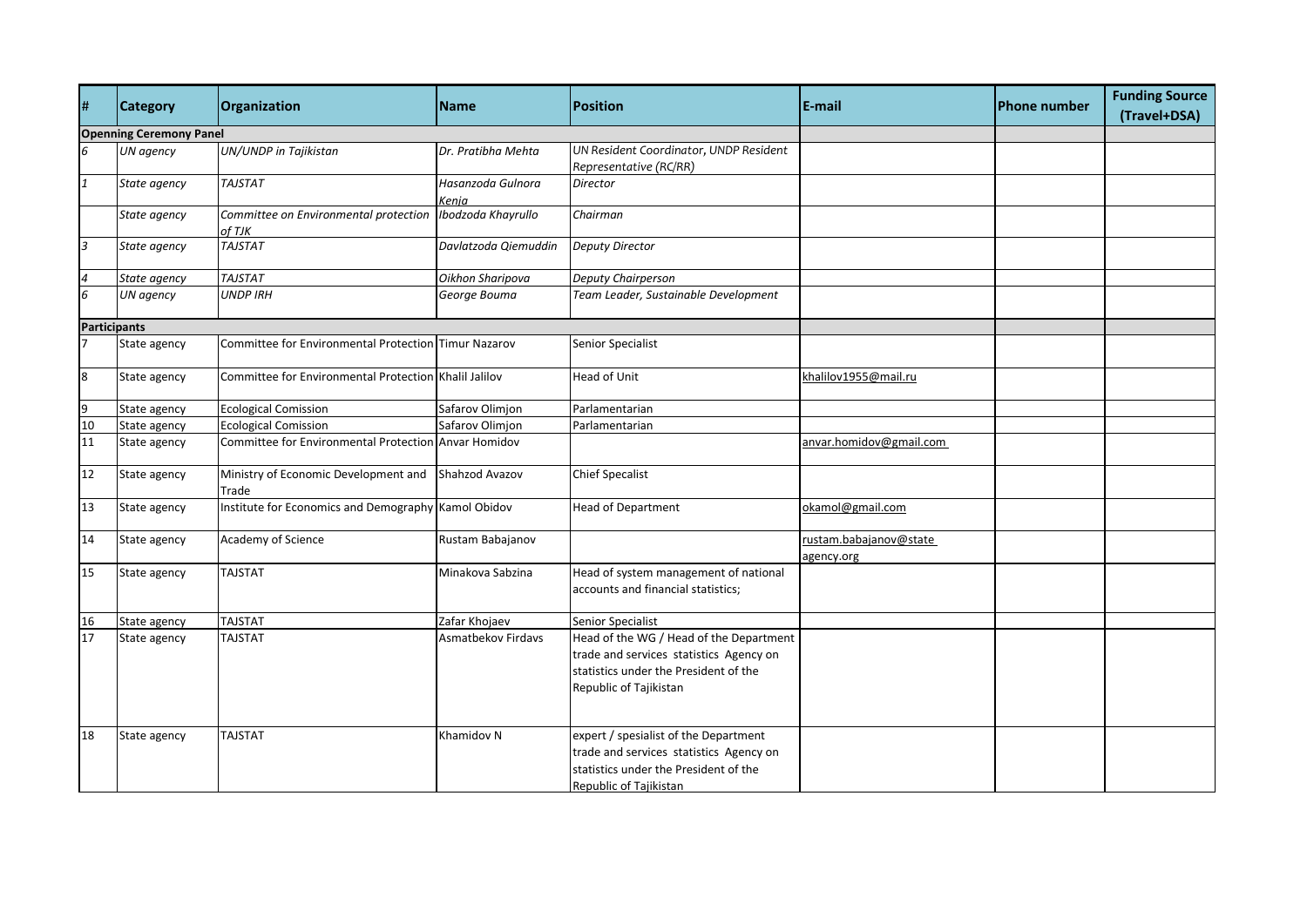| 19 | State agency | <b>TAJSTAT</b>                         | Zandjirbekov D.  | expert / Head of the Department trade,        |  |     |
|----|--------------|----------------------------------------|------------------|-----------------------------------------------|--|-----|
|    |              |                                        |                  | material resorse andstatistics foreign        |  |     |
|    |              |                                        |                  | economic relations MCC Agency on              |  |     |
|    |              |                                        |                  | statistics under the President of the         |  |     |
|    |              |                                        |                  | Republic of Tajikistan                        |  |     |
| 20 | State agency | <b>TAJSTAT</b>                         | Radjabova N.     | expert / Head of Departeant register,         |  |     |
|    |              |                                        |                  | classification and dissemination of           |  |     |
|    |              |                                        |                  | statistics date MCC Agency on statistics      |  |     |
|    |              |                                        |                  | under the President of the Republic of        |  |     |
|    |              |                                        |                  | Tajikistan                                    |  |     |
| 21 | State agency | <b>TAJSTAT</b>                         | Nasriddinov H.   | expert / Head of Departeant demografy         |  |     |
|    |              |                                        |                  | and social statistics Agency on statistics    |  |     |
|    |              |                                        |                  | under the President of the Republic of        |  |     |
|    |              |                                        |                  | Tajikistan                                    |  |     |
| 22 | State agency | <b>TAJSTAT</b>                         | Shakirov Sh.     | expert / Head of the department industry,     |  |     |
|    |              |                                        |                  | construction and trade statistics in          |  |     |
|    |              |                                        |                  | Agency on statistics under the President of   |  | PEI |
|    |              |                                        |                  | the Republic of Tajikistan in Khatlon         |  |     |
|    |              |                                        |                  |                                               |  |     |
| 23 | State agency | <b>TAJSTAT</b>                         | Ismoilov Z.      | Head of Statistics Department of              |  |     |
|    |              |                                        |                  | Agriculture and Environmental Protection;     |  | PEI |
|    |              |                                        |                  | (Head of the Working Group)                   |  |     |
|    |              |                                        |                  |                                               |  |     |
| 24 | State agency | <b>TAJSTAT</b>                         | Nakhatzoda H.    | Head of the Main Control Agency in the        |  | PEI |
|    |              |                                        |                  | Sughd region                                  |  |     |
| 25 | State agency | <b>TAJSTAT</b>                         | Dalatzoda Z.     | Head of the Main Control Agency in the        |  | PEI |
|    |              |                                        |                  | Khatlon region                                |  |     |
| 26 | State agency | <b>TAJSTAT</b>                         | Nabiyev I.       | Deputy Head of the National Accounts          |  |     |
|    |              |                                        |                  | System Administration and Finance             |  | PEI |
|    |              |                                        |                  | statistics;                                   |  |     |
| 27 | State agency | <b>TAJSTAT</b>                         | Rajabov T.       | Head of Methodology and Statistical           |  | PEI |
|    |              |                                        |                  | Classification;                               |  |     |
| 28 | State agency | <b>TAJSTAT</b>                         | Yusupov E.       | Department of Statistics of Agriculture and   |  |     |
|    |              |                                        |                  | Environmental Protection Specialist MCC.      |  | PEI |
|    |              |                                        |                  |                                               |  |     |
| 29 | State agency | <b>TAJSTAT</b>                         |                  | Chief Specialist of the control system of     |  |     |
|    |              |                                        |                  | national accounts and financial statistics;   |  | PEI |
|    |              |                                        | Nazhmiddinova S. |                                               |  |     |
| 30 | State agency | <b>TAJSTAT</b>                         | Nasriddinov A.   | System Management Specialist national         |  |     |
|    |              |                                        |                  | accounts and financial statistics             |  | PEI |
|    |              | <b>TAJSTAT</b>                         |                  |                                               |  |     |
| 31 | State agency |                                        | Norov Kh.        | Leading specialist of agricultural statistics |  | PEI |
| 32 |              |                                        |                  | and environmental MCC                         |  |     |
|    | State agency | Ministry of Energy and Water Resources | <b>TBD</b>       |                                               |  |     |
|    |              |                                        |                  |                                               |  |     |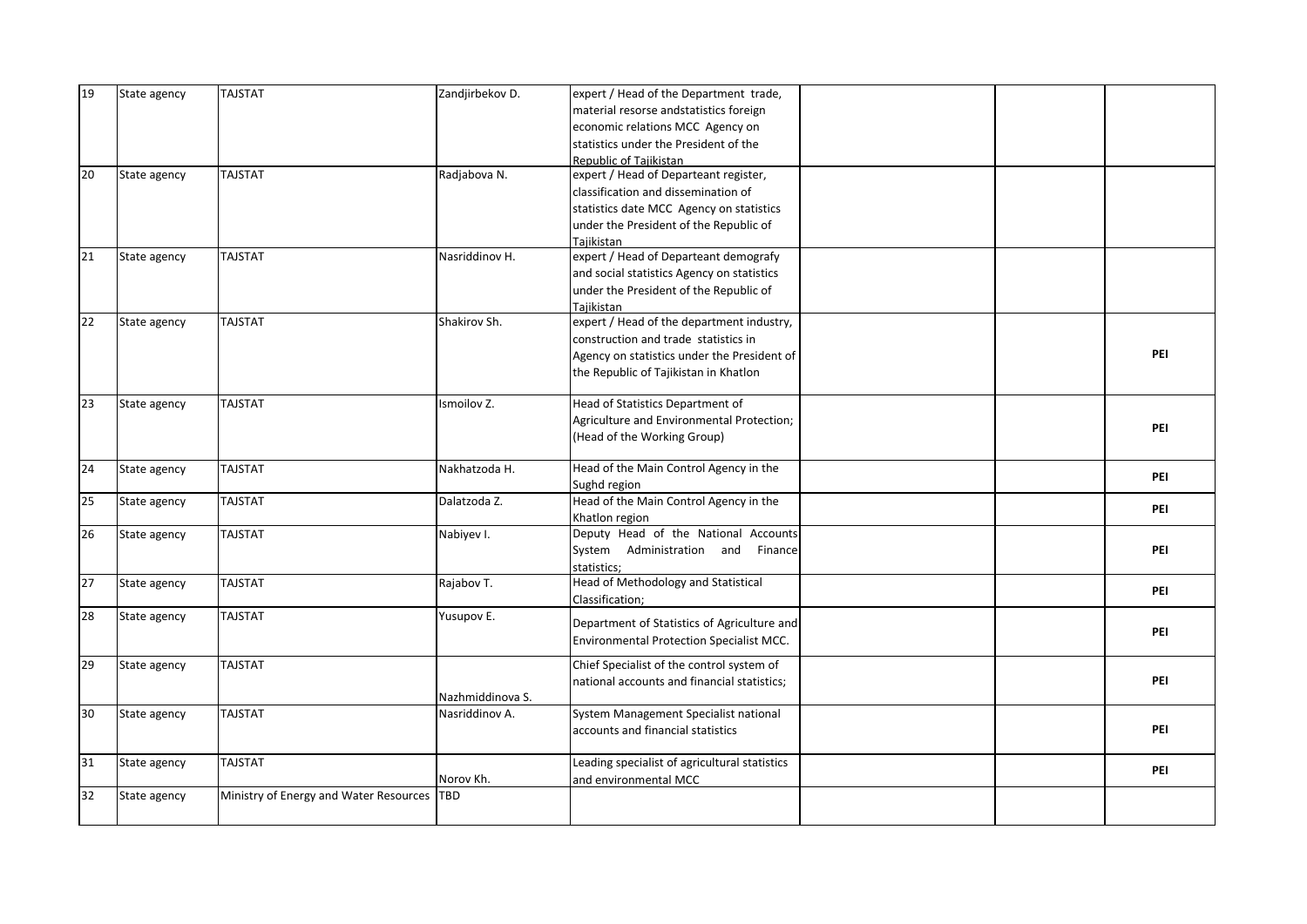| 33 | State agency             | Ministry of Energy and Water Resources   TBD        |                        |                                        |                              |               |                       |  |  |
|----|--------------------------|-----------------------------------------------------|------------------------|----------------------------------------|------------------------------|---------------|-----------------------|--|--|
| 34 | State agency             | Ministry of Energy and Water Resources              | <b>TBD</b>             |                                        |                              |               |                       |  |  |
| 35 | State agency             | Ministry of Energy and Water Resources TBD          |                        |                                        |                              |               |                       |  |  |
| 36 | State agency             | Ministry of Energy and Water Resources              | <b>TBD</b>             |                                        |                              |               |                       |  |  |
| 37 | State agency             | Ministry of Economic Development and<br>Trade       | <b>TBD</b>             |                                        |                              |               |                       |  |  |
| 38 | State agency             | Ministry of Economic Development and<br>Trade       | <b>TBD</b>             |                                        |                              |               |                       |  |  |
| 39 | State agency             | Analytical Center NAVO                              | Rustam Amindjanov      | Director                               |                              |               |                       |  |  |
| 40 | <b>CSO</b>               | NGO Eco-Center                                      | Yuri Skochilov         | Director                               | yskochilov@gmail.com         | 918 61 34 28  |                       |  |  |
| 41 | <b>CSO</b>               | <b>Environmental NGO Globus</b>                     | <b>Umed Ulugov</b>     | Director                               | umed.ulugov@youth21.tj       | 918 613427    |                       |  |  |
| 42 | CSO                      | NGO Fond Kuhiston                                   | Malika Babajanova      | Consultant                             | babadjanmalik@yahoo.com      | 918420944     |                       |  |  |
| 43 | <b>CSO</b>               | Center for Climate Change and Disaster<br>Reduction | Svetlana Djumaeva      | Director                               | svetlana.jumaeva@gmail.com   | 935923923     |                       |  |  |
| 44 | <b>CSO</b>               | Little Earth                                        | Timur Idrisov          | Director                               | timur.idrisov@gmail.com      | +992372241277 |                       |  |  |
| 45 | cso                      | Little Earth                                        | Anton Timoshenko       | Specialist                             | antontimoshenkotaj@gmail.com | 933444566     |                       |  |  |
| 46 | <b>Regional Partner</b>  |                                                     | TBD                    |                                        |                              |               | <b>UN Environment</b> |  |  |
| 47 | <b>Regional Partner</b>  |                                                     | TBD                    |                                        |                              |               | <b>UN Environment</b> |  |  |
| 48 | <b>Regional Partner</b>  |                                                     | TBD                    |                                        |                              |               | <b>UN Environment</b> |  |  |
| 49 | Regional Partner         |                                                     | <b>TBD</b>             |                                        |                              |               | <b>UN Environment</b> |  |  |
| 50 | Regional Partner         |                                                     | TBD                    |                                        |                              |               | <b>UN Environment</b> |  |  |
|    | <b>Support personnel</b> |                                                     |                        |                                        |                              |               |                       |  |  |
| 51 | Translator               |                                                     | Noor Umarov            |                                        | fattona@yahoo.com            |               |                       |  |  |
| 52 | Translator               |                                                     | <b>Bahriddin Aliev</b> |                                        |                              |               |                       |  |  |
| 53 | Photographer             |                                                     | Nozim Kalandarov       |                                        |                              | 918688524     |                       |  |  |
| 54 | Mass media               | Asia Plus/Journalist                                | Payrav Chorshanbiev    |                                        | info@asiaplus.tj             | 935710115     |                       |  |  |
| 55 | Mass media               | Agency on Statistics/Publicity dept.                | Manija Kurbanova       |                                        |                              |               |                       |  |  |
| 56 | Donor<br>organization    | <b>TBD</b>                                          | <b>WBG</b>             |                                        |                              |               |                       |  |  |
| 57 | Donor<br>organization    | TBD                                                 | <b>EU Delegation</b>   |                                        |                              |               |                       |  |  |
| 58 | Donor<br>organization    | TBD                                                 | GIZ                    |                                        |                              |               |                       |  |  |
| 59 | Donor<br>organization    | <b>TBD</b>                                          | Oxfam GB               |                                        |                              |               |                       |  |  |
|    | <b>Hosts</b>             |                                                     |                        |                                        |                              |               |                       |  |  |
| 60 | Host                     | <b>UNECE</b>                                        | Michael Nagy           | Statistician, Environment and Multi-   |                              |               |                       |  |  |
|    |                          |                                                     |                        | domain Statistics Section, Statistical |                              |               | <b>UNECE</b>          |  |  |
|    |                          |                                                     |                        | Division                               |                              |               |                       |  |  |
|    |                          |                                                     |                        |                                        |                              |               |                       |  |  |